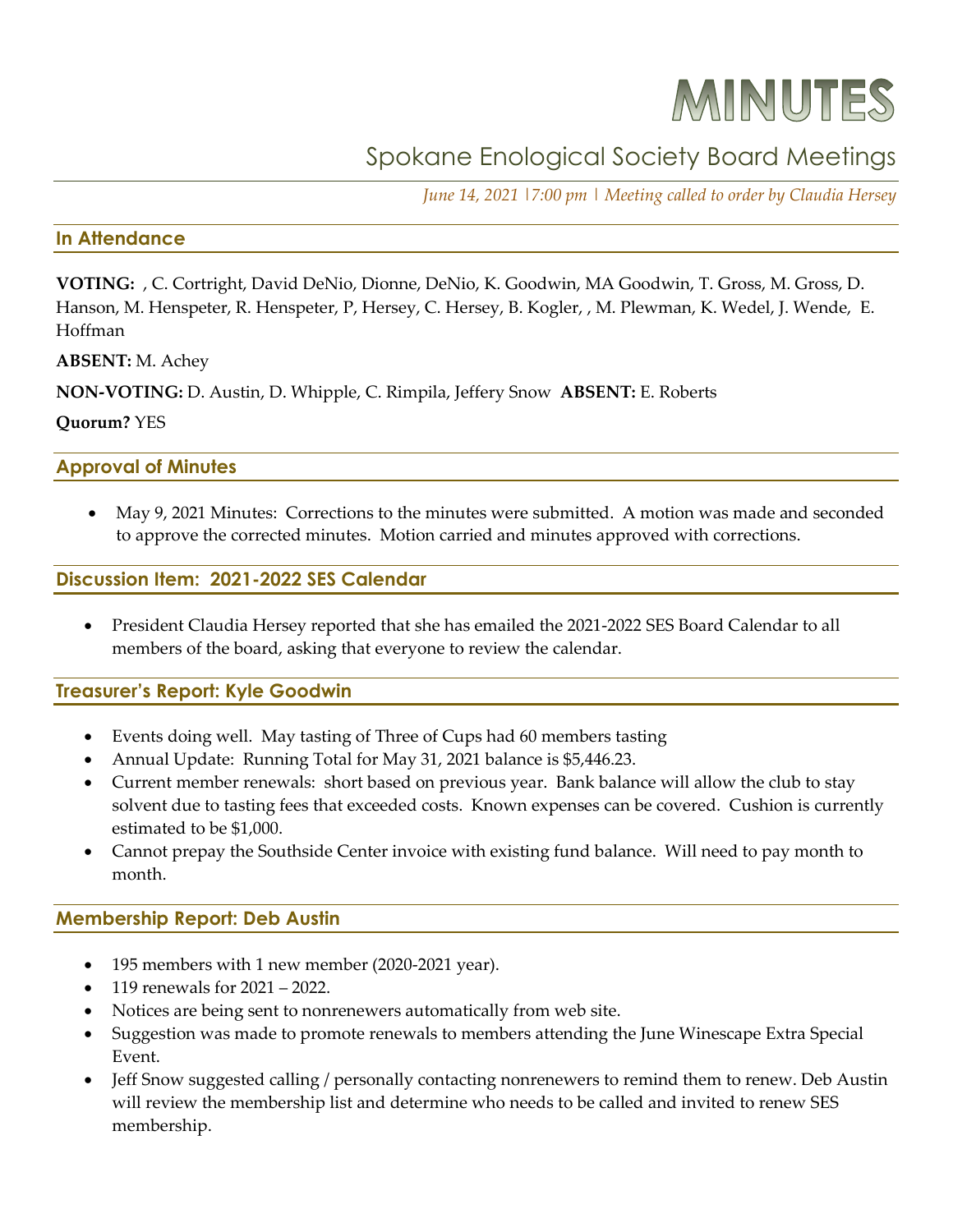• Deb Austin reported that one member asked to see the organization's Profit and Loss statement; Board agreed to publish the annual Club financial report along with the Board's meeting minutes on the Wild Apricot web site.

# **Tasting Programs Support: Paul Hersey | Dave Whipple**

- Paul Hersey noted that the Program Tasting Financial Report was included in the meeting notes.
- September wine tasting: Plan to talk with John Allen and Mike Scott to consider tasting themes for the year. Plans for 2021 – 2022 tasting events will be discussed at the July SES Board Retreat.
- Suggested themes include bubblies like effervescent chardonnay and/or bubbly wines of the world.
- Claudia Hersey noted that it has been difficult to connect with Southside Center to finalize the contract for the monthly tasting events. She is working to secure the space for the September event.

# **Special Events: Eve Roberts**

No report

**Extra Special Events: Deby Hanson**

• Winescape Extra Special Event: Winery will only be open to SES members. 49 members have signed up to attend. Five wines will be offered for the tasting. Food Committee members will help set up the event. The Food Committee has a budget of \$200 to supplement the food provided by Winescape.

# **Food Committee: Barb Kogler | Jody Wende**

• The Food Committee needs to pick up supplies stored at the Southside Center to use at the Winescape event.

**Glasses | Linens | Swag Bags, etc.: Dionne DeNio**

• No Report

**Membership Recognition: Dionne DeNio**

No Report

**Education Director: Dr. Jeffrey Snow**

• Dr. Snow plans to continue the series of articles contrasting each stage of winemaking.

**AV & ZOOM: Terry Gross**

• No Report

# **Vice President Report: Kris Wedel**

No report